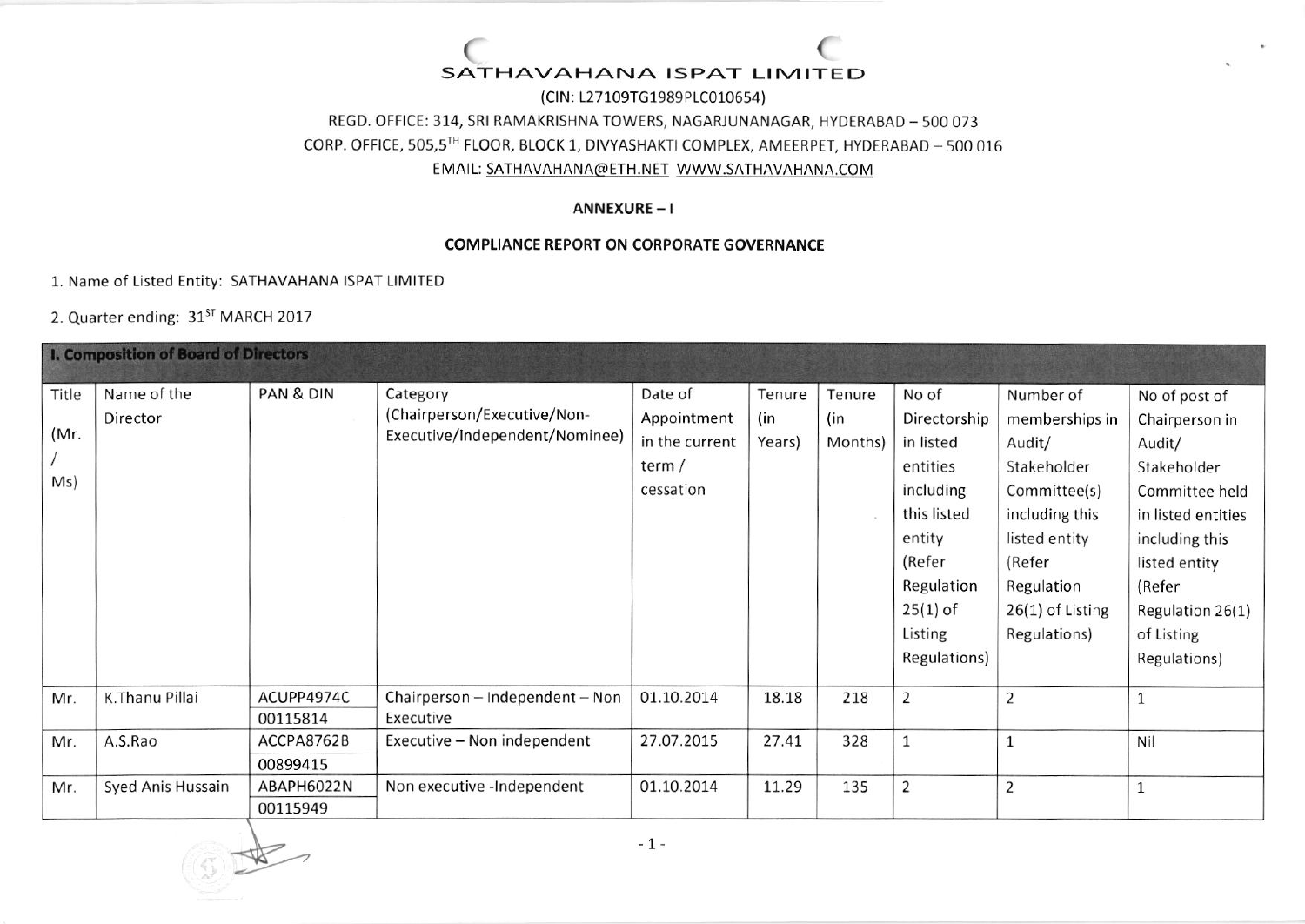

| Mr.                                     | S.N.Rao                               | AEJPR8085D | Non executive -Independent  | 01.10.2014 | 18.17 | 218 | $\mathbf{1}$                           | $\mathbf{1}$   | <b>NIL</b> |
|-----------------------------------------|---------------------------------------|------------|-----------------------------|------------|-------|-----|----------------------------------------|----------------|------------|
|                                         |                                       | 00116021   |                             |            |       |     |                                        |                |            |
| Ms.                                     | Y.Prameela Rani                       | AAEPY5373J | Non executive -Independent  | 01.10.2014 | 2.49  | 29  | $\mathbf{1}$                           | $\overline{2}$ | <b>NIL</b> |
|                                         |                                       | 03270909   |                             |            |       |     |                                        |                |            |
| Mr.                                     | M. Sreerama                           | ACEPM1514F | Non executive -Independent  | 01.10.2014 | 2.49  | 29  | $\mathbf{1}$                           | $\mathbf{1}$   | Nil        |
|                                         | Mohan Rao                             | 05113980   |                             |            |       |     |                                        |                |            |
| Mr.                                     | A.Naresh Kumar                        | ACCPA8761C | Executive - Non independent | 01.06.2014 | 24.92 | 299 | $\mathbf{1}$                           | $\mathbf{1}$   | Nil        |
|                                         |                                       | 00112566   |                             |            |       |     |                                        |                |            |
| Mr.                                     | Shailendra Dasari                     | AGEPD0469L | Executive-independent       | 01.10.2015 | 1.49  | 17  | $\mathbf 1$                            | Nil            | Nil        |
|                                         |                                       | 07263439   |                             |            |       |     |                                        |                |            |
|                                         | <b>II. Composition of Committees:</b> |            |                             |            |       |     |                                        |                |            |
| Name of Committee                       |                                       |            | Name of Committee members   |            |       |     | Category (Chairperson/Executive/Non-   |                |            |
|                                         |                                       |            |                             |            |       |     | Executive/independent/Nominee)         |                |            |
|                                         |                                       |            |                             |            |       |     |                                        |                |            |
|                                         | 1. Audit Committee                    |            | K.Thanu Pillai              |            |       |     | Independent - Non executive-(Chairman) |                |            |
|                                         |                                       |            | Syed Anis Hussain           |            |       |     | Independent - Non executive            |                |            |
|                                         |                                       |            | S.N.Rao                     |            |       |     | Independent - Non executive            |                |            |
|                                         |                                       |            | Y.Prameela Rani             |            |       |     | Independent - Non executive            |                |            |
|                                         |                                       |            | M. Sreerama Mohan Rao       |            |       |     | Independent - Non executive            |                |            |
| 2. Nomination & Remuneration Committee  |                                       |            | K.Thanu Pillai              |            |       |     | Independent -Non executive-(Chairman)  |                |            |
|                                         |                                       |            | Syed Anis Hussain           |            |       |     | Independent -Non executive             |                |            |
|                                         |                                       |            | S.N.Rao                     |            |       |     | Independent -Non executive             |                |            |
| 3. Risk Management Committee(if         |                                       |            | Not applicable              |            |       |     | Not applicable                         |                |            |
| applicable)                             |                                       |            |                             |            |       |     |                                        |                |            |
|                                         |                                       |            |                             |            |       |     |                                        |                |            |
|                                         |                                       |            |                             |            |       |     |                                        |                |            |
|                                         |                                       |            |                             |            |       |     |                                        |                |            |
| 4. Stakeholders Relationship Committee' |                                       |            | Syed Anis Hussain           |            |       |     | Independent -Non executive-(Chairman)  |                |            |
|                                         |                                       |            | A.S.Rao                     |            |       |     | Executive - Non independent            |                |            |

 $\sim$  (

W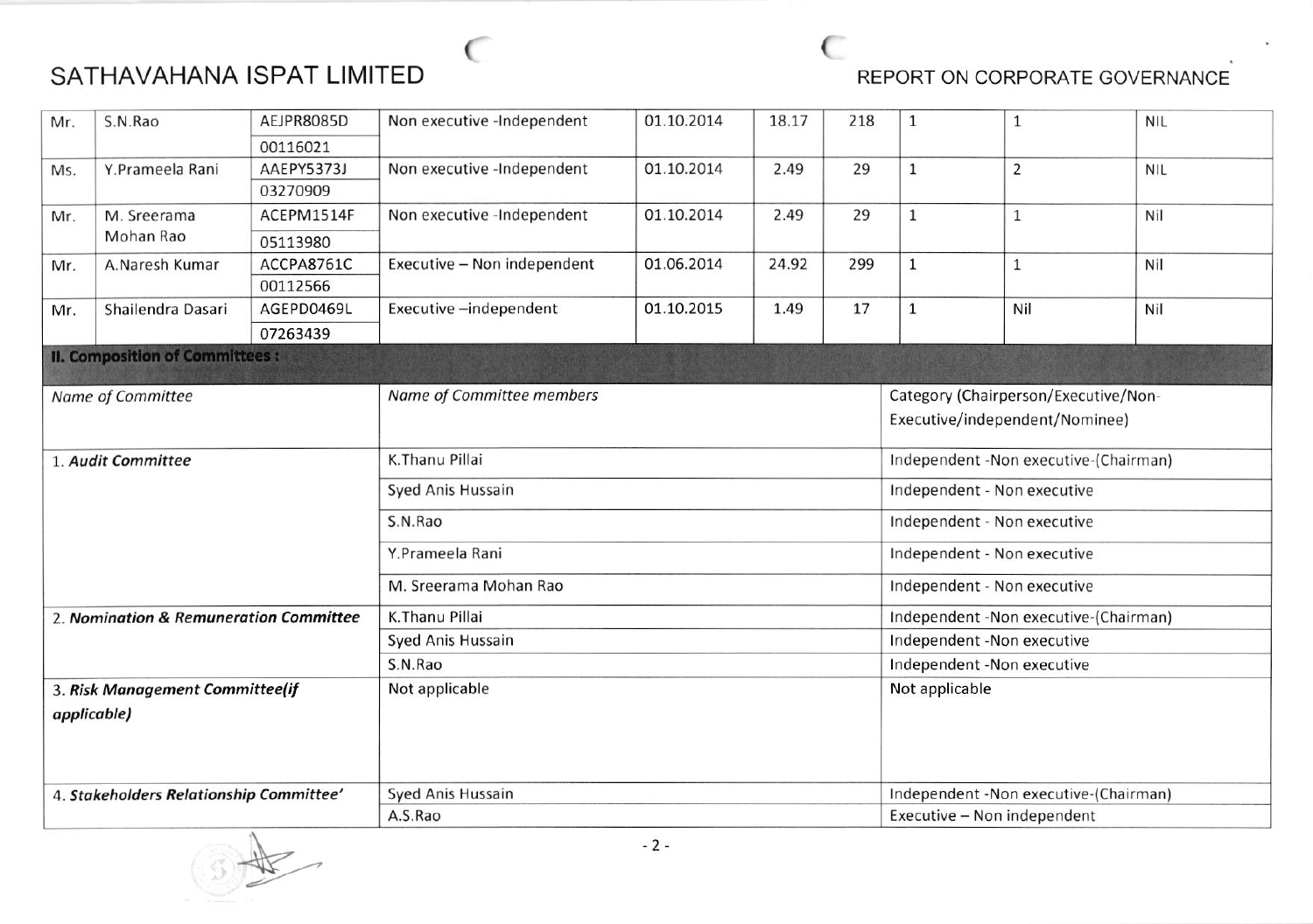## SATHAVAHANA ISPAT LIMITED **Example 20 SEPORT ON CORPORATE GOVERNANCE**

|                                                                   |                  | A.Naresh Kumar                                                                                                   | Executive - Non independent |  |                                                                          |  |  |  |
|-------------------------------------------------------------------|------------------|------------------------------------------------------------------------------------------------------------------|-----------------------------|--|--------------------------------------------------------------------------|--|--|--|
| III. Meeting of Board of Directors :                              |                  |                                                                                                                  |                             |  |                                                                          |  |  |  |
| Date(s) of Meeting (if any) in the<br>previous quarter            |                  | Date(s) of Meeting (if any) in the relevant quarter                                                              |                             |  | Maximum gap between any two consecutive (in<br>number of days)           |  |  |  |
| 14.11.2016                                                        |                  | 14.02.2017                                                                                                       |                             |  | 91                                                                       |  |  |  |
| <b>IV. Meeting of Committees:</b>                                 |                  |                                                                                                                  |                             |  |                                                                          |  |  |  |
| Date(s) of meeting of the<br>committee in the relevant<br>quarter |                  | Date(s) of meeting of the<br>Whether requirement of Quorum met (details)<br>committee in the previous<br>quarter |                             |  | Maximum gap between any two<br>consecutive meetings in number of<br>days |  |  |  |
| Audit Committee:                                                  |                  |                                                                                                                  |                             |  |                                                                          |  |  |  |
| 14.02.2017                                                        |                  | Yes, (Two members absent)                                                                                        | 14.11.2016                  |  | 91                                                                       |  |  |  |
| Nomination & Remuneration Committee:                              |                  |                                                                                                                  |                             |  |                                                                          |  |  |  |
|                                                                   |                  |                                                                                                                  |                             |  | $\overline{\phantom{a}}$                                                 |  |  |  |
| Stakeholders Relationship Committee:                              |                  |                                                                                                                  |                             |  |                                                                          |  |  |  |
| 02.01.2017                                                        | Yes, all present |                                                                                                                  | 03.10.2016                  |  |                                                                          |  |  |  |
| 09.01.207                                                         | Yes, all present |                                                                                                                  | 10.10.2016                  |  |                                                                          |  |  |  |
| 16.01.2017                                                        | Yes, all present |                                                                                                                  | 17.10.2016                  |  |                                                                          |  |  |  |
| 23.01.2017                                                        | Yes, all present |                                                                                                                  | 24.10.2016                  |  |                                                                          |  |  |  |
| 30.01.2017                                                        | Yes, all present |                                                                                                                  | 31.10.2016                  |  |                                                                          |  |  |  |
| Yes, all present<br>06.02.2017                                    |                  |                                                                                                                  | 07.11.2016                  |  |                                                                          |  |  |  |
| Yes, all present<br>13.02.2017                                    |                  |                                                                                                                  | 14.11.2016                  |  |                                                                          |  |  |  |
| Yes, all present<br>20.02.2017                                    |                  | 21.11.2016                                                                                                       |                             |  |                                                                          |  |  |  |

 $\sim$  (

 $\frac{1}{\sqrt{2}}$